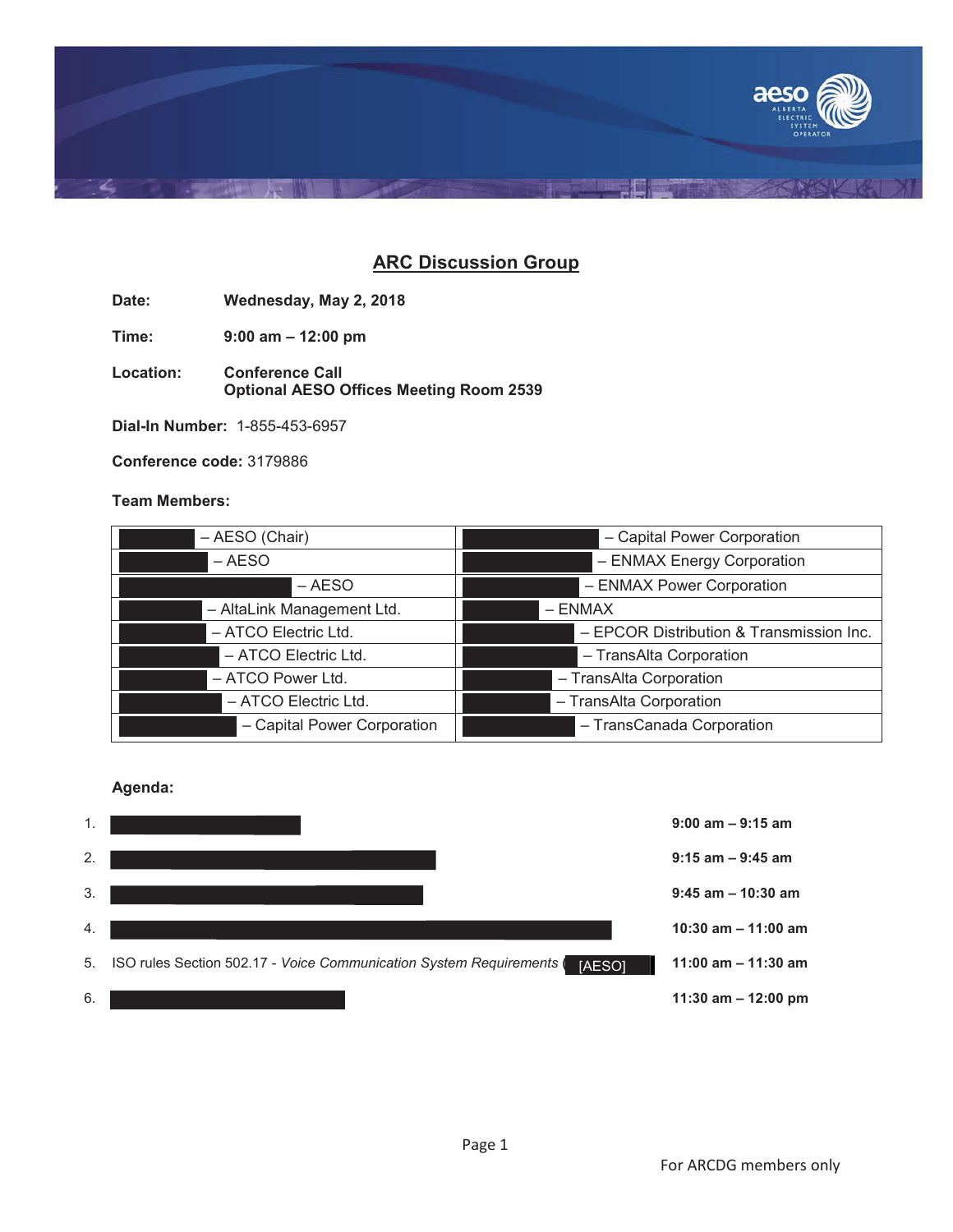

# **1.** a. 1 **2. 3.**

**ARCDG Meeting Notes**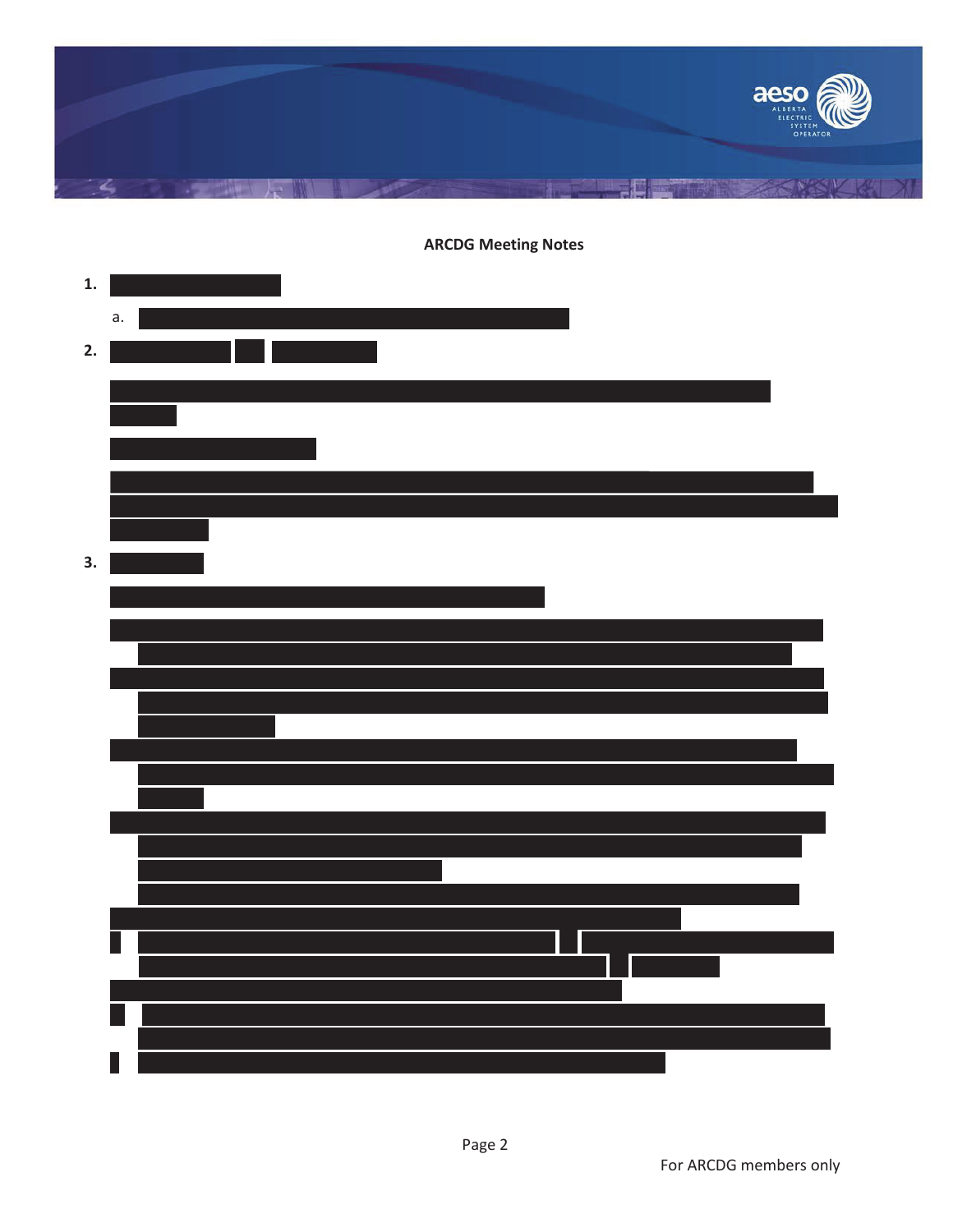|    | aeso<br>ALBERTA<br>ELECTRIC<br>SYSTEM<br>OPERATOR |
|----|---------------------------------------------------|
| ی  |                                                   |
| 4. |                                                   |
|    |                                                   |
|    |                                                   |
|    |                                                   |
|    |                                                   |
|    |                                                   |
|    |                                                   |

## *5.* **ISO rules Section 502.17 –** *Voice Communication System Requirements*

The following comments were received on draft ISO rules Section 502.17:

- a. Rule 502.4 refers to New and Existing Systems will the dates and grandfathering be moved into the new 502.17? The draft 502.17 does not include these requirements.
- b. 4 (2) (a) is this specific to cell or landline, or both, or is this order wire only?
- c.  $4$  (2) (c) automatically forwarded to another number if the primary number is busy or otherwise not available; what does otherwise not available mean? What if the line is not available due to a failure, then this will not work, in this case recommend using the backup.
- d. 4 (5) clarity is needed around; use the same service provider as used by the ISO. Is service provider the same as type?
- e. Are market participants with SAT phones grandfathered? If not then a definition of Order Wire is needed.